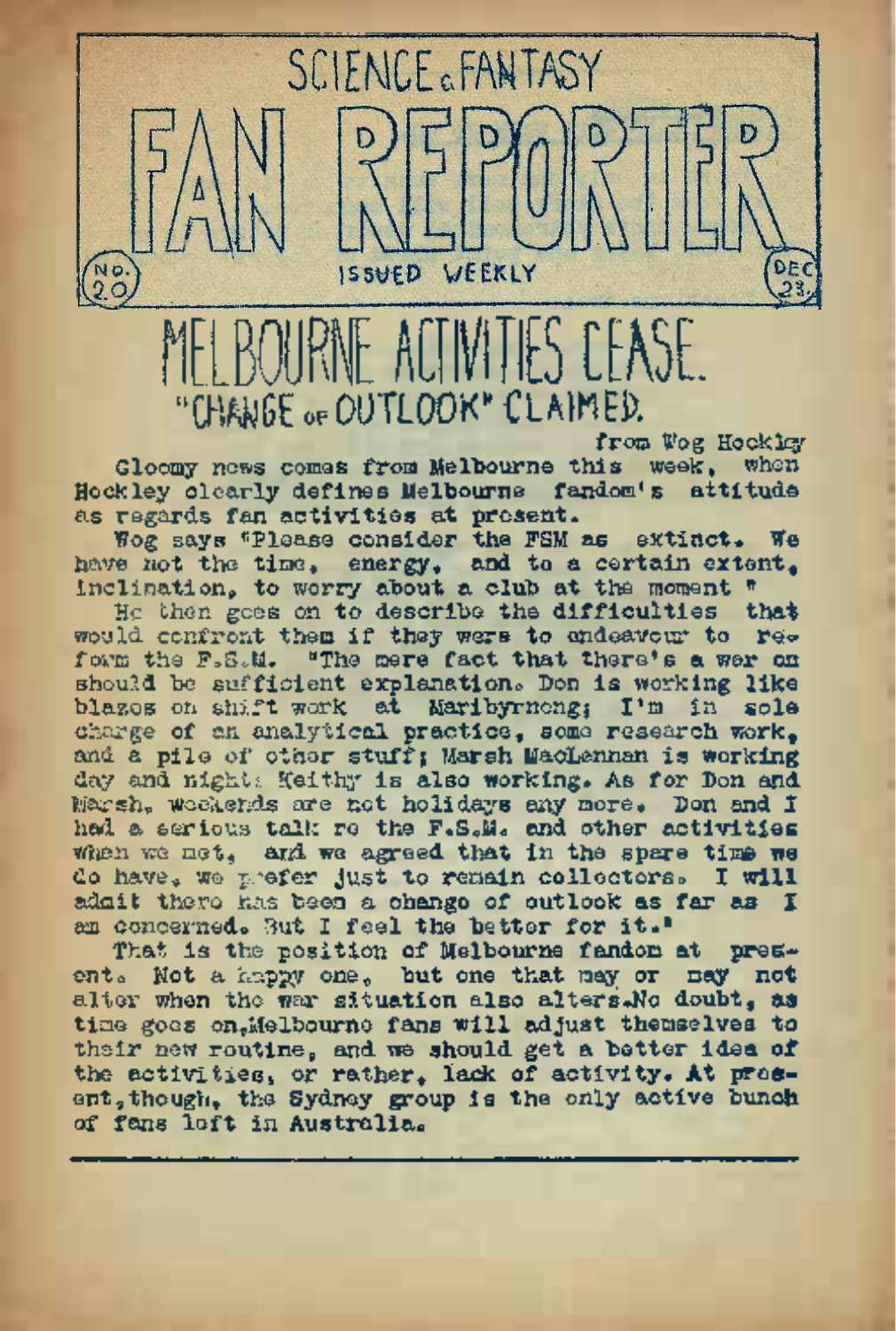PA® TITO\_\_\_\_\_\_\_\_\_\_\_\_\_\_\_\_\_\_\_\_\_\_\_\_\_\_\_\_\_\_\_\_ S.fr.F. REPORTER. Policy - Policy - Policy - Policy - Policy - Policy - Policy - Policy - Policy - Policy - Policy - Policy - Po <sup>N</sup>d.5 COVERS. SATURN LEADS WITH WEEK TO GO.

There is only one more week to go in this poll. Next week the story poll will commence.

Schneeman's astronomical cover of Saturn is now in the laad, being one point ahead of Rogers' "Crucible of  $Power^*$ 

Positions are:

Number of votes received....................... <sup>6</sup> ASTOUNDING,APR. 39, SCHNEEMAN (ASTRON.)..... . <sup>4</sup> ASTOUNDING, FEB. 39, ROGERS .CRUCIBLE OF POWER. 3 UNKNOWN,JUN.40,CARTIER,BUT WITHOUT HORNS... 2 UNKNOWN,APR.40,CARTIER,INDIGESTIBLE TRITON. 2 ASTOUNDING OCT.39, ROGERS GRAY LENSMAN..... 2 AMAZING,OCT.35,MOREY, ANOTHER DIMENSION.... 2

Last week, with four votes, four covers had more than one point each. This week, with six votes, there are six covers on the list. Total number of covers in the poll has increased from 14 to 21.

Rogers now shares the lead with Morey, each having four covers in the poll. Paul now has three, Cartier and Brown two each, and Krupa, Schneeman, Nick, DoId, H.W.Scott, and Finlay one.

Seven covers are from Astounding, six from Amazing, three from Unknown,two from Wonder, and one each from Tales of Wonder, Miracle and Weird.

Only cover to receive full points this week was the Gray Lensman one, with two out of two.

Next week will be the close of the poll. We would like to double the number of votes we have at present and this would be possible if the readers would cooperate. INTERSTATE FANS PLEASE NOTE.The poll is interesting, and it does not take much time to decide your favourites, if your collection is all in one piece.

And don't forget to get your ton favourite pre-ban stories ready. We will ask for votes next week,and it would be very gratifying to see them all come in during the first couple of weeks. A fan should not have to be asked more than once to vote, but should do it because of his enthusiasm for and interest in stf.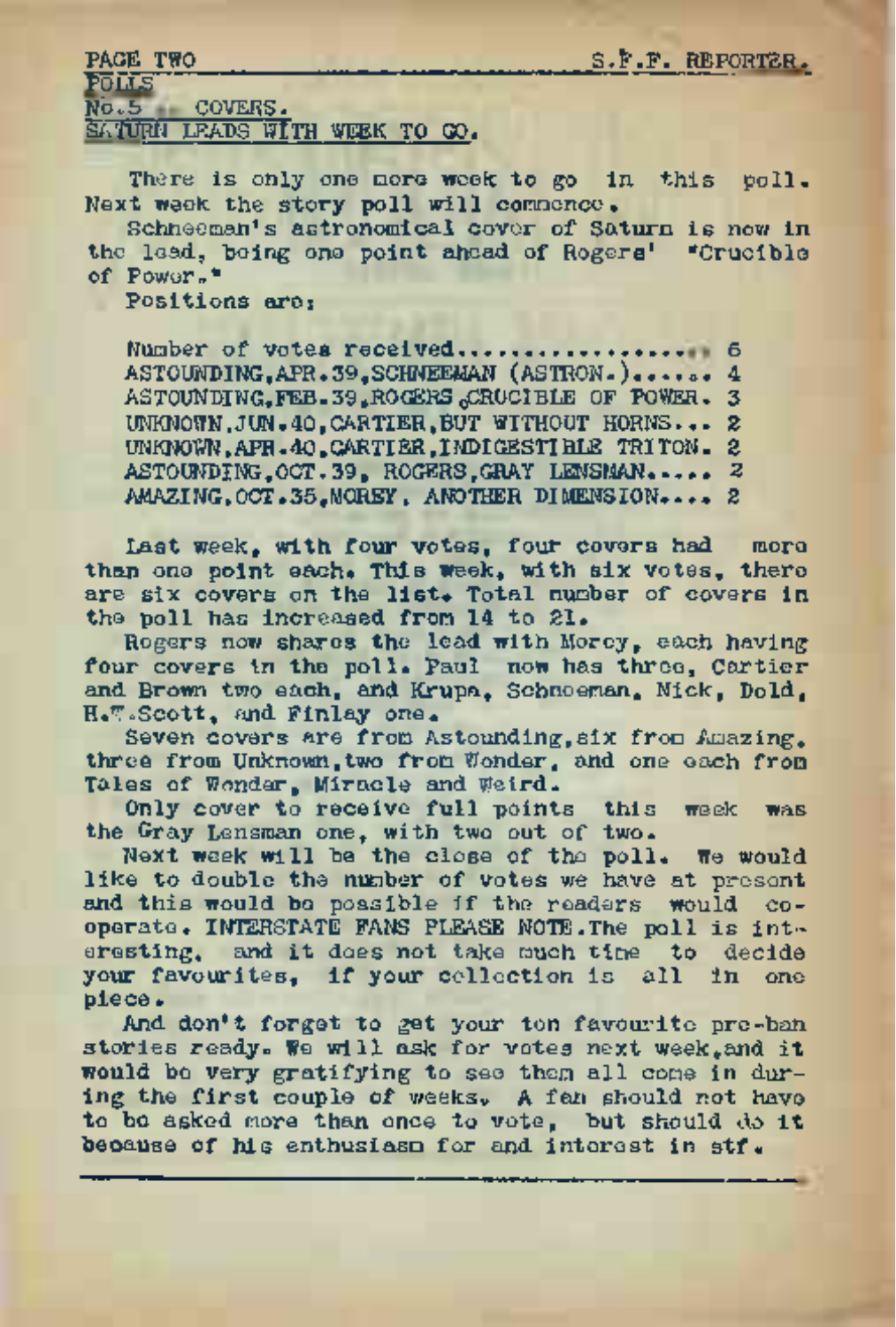SoF.?\_F. REPORTER \_\_ \_\_\_\_\_\_\_\_\_ \_PAGE THREE.. MELBO.URNEWS <sup>g</sup> <> "by Wog Hockley " This" week rs~"communique" contained, other news as well as what is on the front page. Other items were: MEETING OF HOCKLEY AND TUCK.

Hockley met Tuck on the Friday night he arrived. After tea, they went the rounds of the second-hand bookshops, and (hold tight) Don bought one pound's worth of books on the spot, and had twice that amount put away for him. During the days that followed, Tuck and Wog saw the sights and got "helluva pally."

Don's viewpoint of the meeting has been written into an article for Zeus,

## SUSPENSION OF A-F AND M-Bo

This has already been announced, Hockley might try and publish one issue of Melbourne Bulletin before New Year, but this is doubtful. Some material will be kept, and the rest will be distributed around.

## TRIPS OFF,

The Pacific War has caused almost certain canellation of all holiday trips. Wog says "My trip to Sydney is off,I think. So is Bob Geappen's to Melbourne, Don thinks, and KID's (Dwyer) to Melbourne, he thinks<sup>8</sup>

## SYDNEWS.

FSS~ DOINGS.

Last meeting of the club was held on Friday, Dec. 19, and was the most disappointing meeting for a long time. Temperature and humidity were high, and members, were not at their best. Meeting broke up early when Vol Molesworth spilt some soft drink over his **trous**ers and had to leave.

Next meeting was set down for home of Colin Roden, on Friday, Jan.2, 1942, commencing at 7.30.

The first 'sitting of the Court will take place **on** December 28, at the home of Graham Stone, at 8 p.m. Circulars have now been sent out to all fans **who** are likely to attend,

are likely to attand.<br>We will try and have details in our next issue.<br>CONGERFING Bill "Vehey says the Conference will most likely **be**

held, unless he is in the next call-up.